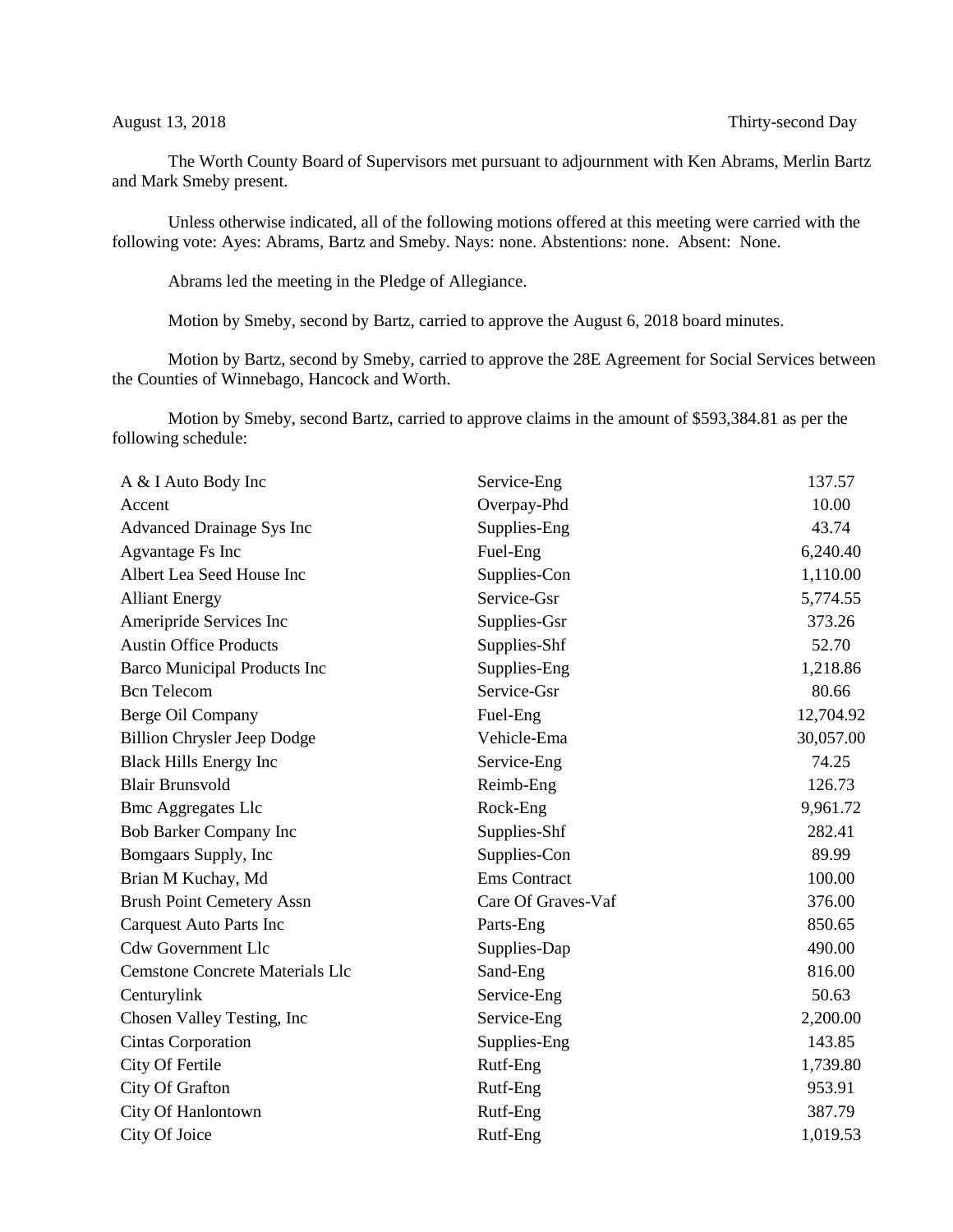| <b>City Of Kensett</b>                 | Rutf-Eng            | 503.53     |
|----------------------------------------|---------------------|------------|
| City Of Manly                          | Service-Eng         | 43.30      |
| City Of Northwood                      | Service-Gsr         | 533.82     |
| Com-Tec Land Mobile Radio              | Service-Shf         | 420.00     |
| <b>Consolidated Management Company</b> | Edu-Shf             | 86.26      |
| <b>Culligan Of Mason City</b>          | Service-Gsr         | 142.00     |
| Dataspec Inc                           | Service-Vaf         | 449.00     |
| Dave Syverson Inc                      | Service-Con         | 2,768.24   |
| Des Moines Stamp Mfg Co                | Supplies-Trs        | 135.85     |
| Devries & Price Attorneys At Law       | Service-Eng         | 277.50     |
| Diamond Mowers Inc                     | Parts-Eng           | 200.63     |
| Dick's Place Body & Tow                | Service-Shf         | 320.00     |
| Digital Ally Inc                       | Supplies-Shf        | 605.00     |
| <b>Edie Prazak</b>                     | Mileage-Phd         | 117.00     |
| <b>Electronic Engineering</b>          | Service-Eng         | 2,417.69   |
| Falkstone Llc                          | Rock-Eng            | 85,105.22  |
| Fallgatter's Market Inc                | Supplies-Shf        | 554.77     |
| Farmchem Corp                          | Supplies-Con        | 656.65     |
| <b>Fastenal Company</b>                | Supplies-Eng        | 2,364.33   |
| Fertile Reminder                       | Service-Shf         | 8.00       |
| <b>Five Star Cooperative</b>           | Supplies-Eng        | 1,155.50   |
| Freeborn Construction Inc              | Service-Eng         | 18,368.75  |
| Greve Law Office                       | Rent & Payroll-Aty  | 5,929.00   |
| Heartland Asphalt Inc                  | Service-Eng         | 5,464.64   |
| <b>Heartland Power Coop</b>            | Service-Wat         | 315.00     |
| Huber Supply Co Inc                    | Supplies-Eng        | 544.85     |
| Ia Dept Of Natural Resources           | Fee-Wwt             | 340.00     |
| Ia Division Of Labor Service           | Service-Gsr         | 40.00      |
| Ia Dot                                 | Supplies-Eng        | 4,092.00   |
| Ia Prison Industries                   | Supplies-Eng        | 2,815.75   |
| Imwca                                  | Wk Comp Prem 18-19  | 4,859.00   |
| <b>Injectech Diesel Service</b>        | Parts-Eng           | 7.80       |
| <b>Interstate Motor Trucks Inc</b>     | Parts-Eng           | 31.74      |
| J & J Machining Welding & Fabricating  | Service-Eng         | 1,547.52   |
| Joel Rohne                             | Mileage-It/Gis      | 91.00      |
| Joe's Collision & Performance Inc      | Service-Shf         | 1,015.71   |
| Kelly Hardware                         | Supplies-Gsr        | 447.87     |
| Kibble Equipment Llc                   | Supplies-Con        | 153.14     |
| Kim Hennigar                           | Cleaning-Gsr        | 92.75      |
| <b>Knudtson Automotive Service</b>     | Parts & Service-Eng | 1,668.53   |
| L R Falk Const Co                      | Rock-Eng            | 245,895.70 |
| Lane Anderson                          | Service-Wwt         | 160.00     |
| Larsen Plumbing & Heating Inc          | Service-Gsr         | 1,018.87   |
| <b>Lawson Products Inc</b>             | Parts-Eng           | 863.27     |
| Lexisnexis                             | Service-Aty         | 156.00     |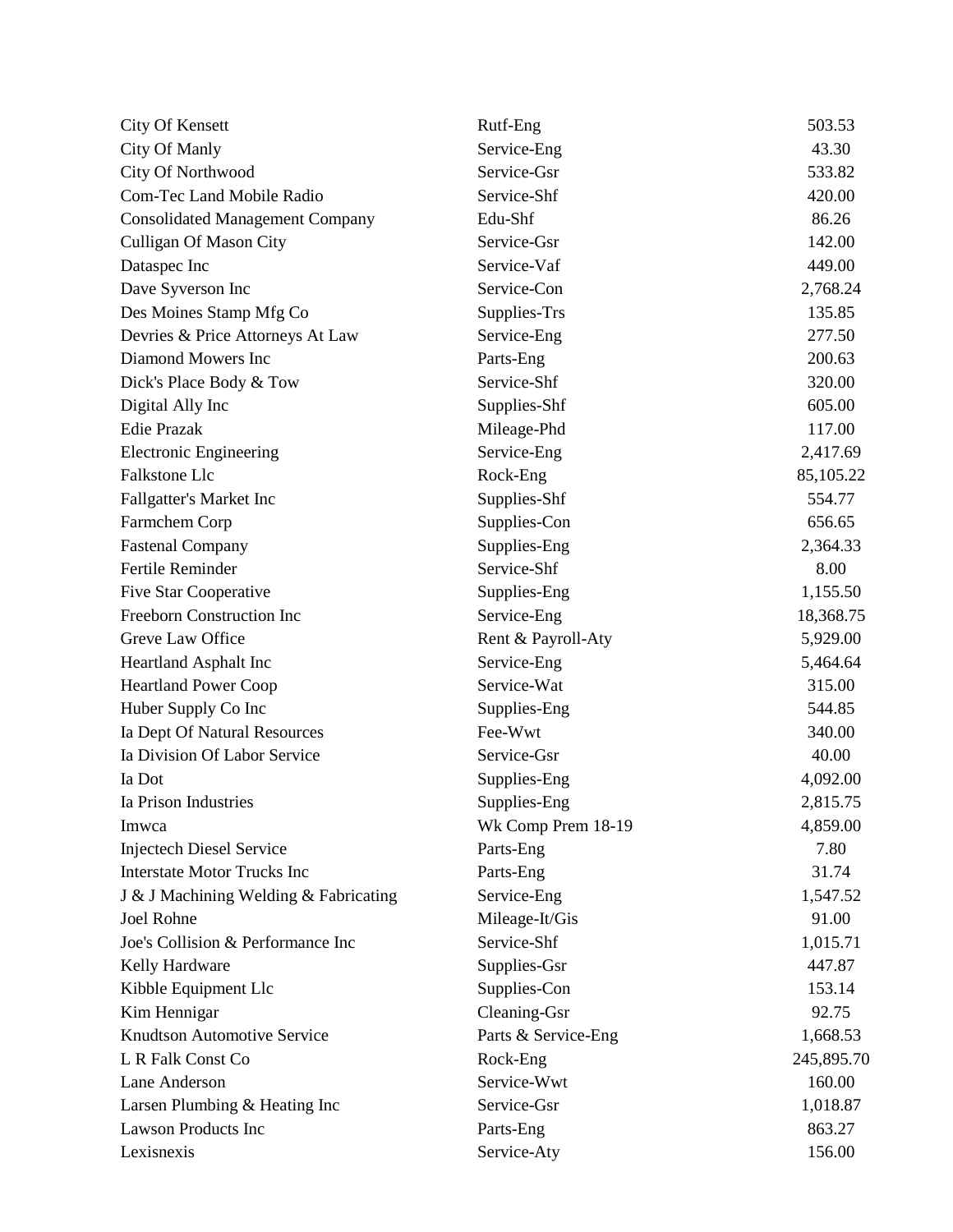| Mail Services Llc                | Service-Trs          | 279.84    |
|----------------------------------|----------------------|-----------|
| Marco Technologies Llc           | Equip-Dap            | 5,844.99  |
| <b>Mark Tomlinson</b>            | Reimb-Ema            | 150.00    |
| Martin Marietta Materials Inc    | Rock-Eng             | 8,511.16  |
| Matt Parrott/Storey Kenworthy    | Supplies-Dap         | 547.60    |
| Mediacom                         | Service-Dap          | 209.95    |
| Medline Industries Inc.          | Supplies-Phd         | 539.28    |
| Mercy Medical Center-North Ia    | Service-Mex          | 1,699.05  |
| Mike Bode                        | Reimb-Eng            | 29.80     |
| Mike's Automotive                | Service-Shf          | 240.07    |
| Napa Auto Parts                  | Supplies-Eng         | 179.48    |
| Niacog                           | Service-Tra          | 450.68    |
| North Iowa Reporting             | Service-Aty          | 1,097.50  |
| Northwood Chiropractic, Pc       | Service-Shf          | 65.00     |
| Northwood Electric Inc           | Service-Cap          | 4,915.25  |
| Northwood Sanitation Llc         | Service-Gsr          | 181.50    |
| Nsb Bank                         | Proptax Fee-Trs      | 29.45     |
| Nuss Truck & Equipment Inc       | Parts-Eng            | 3,329.94  |
| Plunkett's Pest Control Inc      | Service-Con          | 52.00     |
| <b>Premier Cleaners</b>          | Service-Shf          | 16.50     |
| <b>Quill Corporation</b>         | Supplies-Phd         | 98.05     |
| Ram Systems                      | Service-Phd          | 695.00    |
| Reinhart Food Service Llc        | Supplies-Shf         | 254.90    |
| <b>Rick Christeson</b>           | Reimb-Eng            | 35.00     |
| <b>Roger Downing</b>             | Reimb-Eng            | 179.65    |
| Rognes Corp                      | Service-Eng          | 15,200.00 |
| Roto-Rooter Of Mason City        | Service-Gsr          | 250.00    |
| Splash Multisport & Custom, Llc  | Supplies-Ema         | 133.00    |
| <b>Staples Credit Plan</b>       | Supplies-Gsr-Asr-Rec | 263.51    |
| State Hygienic Laboratory        | Service-San          | 205.00    |
| Stephanie Miller                 | Service-Aty          | 82.04     |
| <b>Stirling Seamless Gutters</b> | Service-Gsr          | 535.00    |
| <b>Teresa Johnson</b>            | Mileage-Phd          | 50.00     |
| Toepfer Electric Inc             | Service-Eng          | 420.00    |
| Tyler Technologies Inc           | Service-Dap          | 47,007.00 |
| Uni Roadside Program             | Edu-Eng              | 75.00     |
| Vanguard Appraisals Inc          | Service-Asr          | 232.50    |
| Veenstra & Kimm, Inc             | Service-Wwt-Wat      | 2,514.16  |
| Ver Helst Snyder Drug            | Supplies-Shf         | 124.59    |
| Verizon Wireless                 | Service-Shf          | 1,394.15  |
| Viafield                         | Supplies-Con         | 3,618.13  |
| Visa                             | Service-Dap          | 1,526.59  |
| Waste Management Of Iowa Inc     | Service-Sdp          | 5,167.11  |
| Winnebago Coop Telephone Assn    | Service-Gsr          | 2,404.67  |
| Worth County Cons Foundation     | Edu-Con              | 1,331.78  |